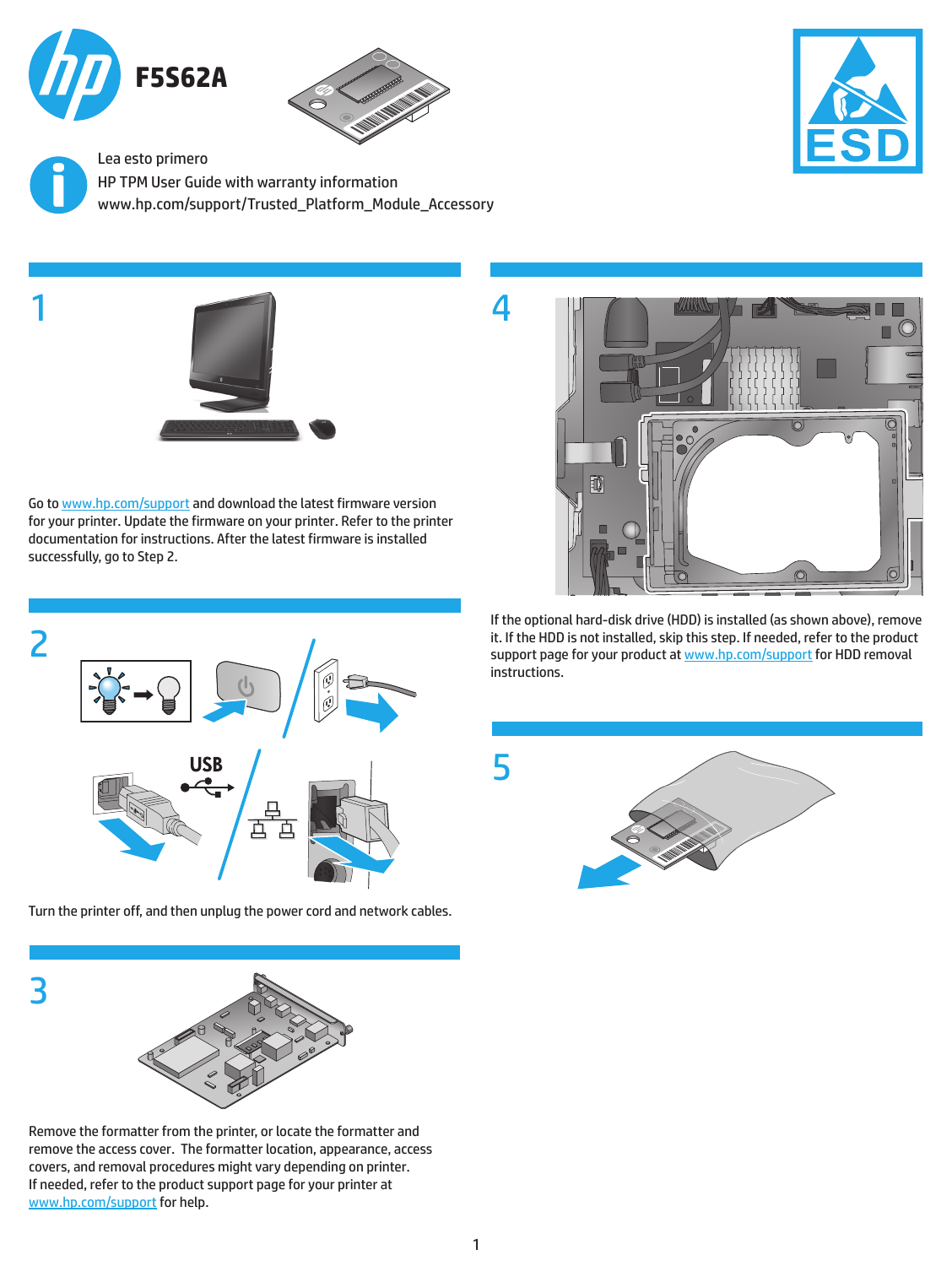

Locate the correct connector on the formatter. The outline of a white square the same size as the TPM is printed on the formatter and surrounds the connector and a hole in the formatter. **NOTE**: The letters **AUX** might not appear on some older boards. The location of the connector on your formatter might be different from the location shown.



Hold the TPM by the edges as shown and align the connector on the TPM with the connector on the formatter. Gently position the TPM on the connector on the formatter. Apply slow, steady, downward pressure. You will hear a click when the connectors are fully engaged.



Reinstall the formatter into the printer or reinstall the formatter access cover. **NOTE**: It is recommended to secure the formatter with a Kensington Lock. The formatter location, appearance, access covers, and reinstallation procedures might vary depending on printer. If needed, refer to the product support page for your printer at [www.hp.com/support](http://www.hp.com/support) for help.



If the optional hard-disk drive (HDD) was not removed, skip this step. If the HDD was removed, reinstall it. If needed, refer to the product support page for your product at www.hp.com/support for HDD installation instructions.

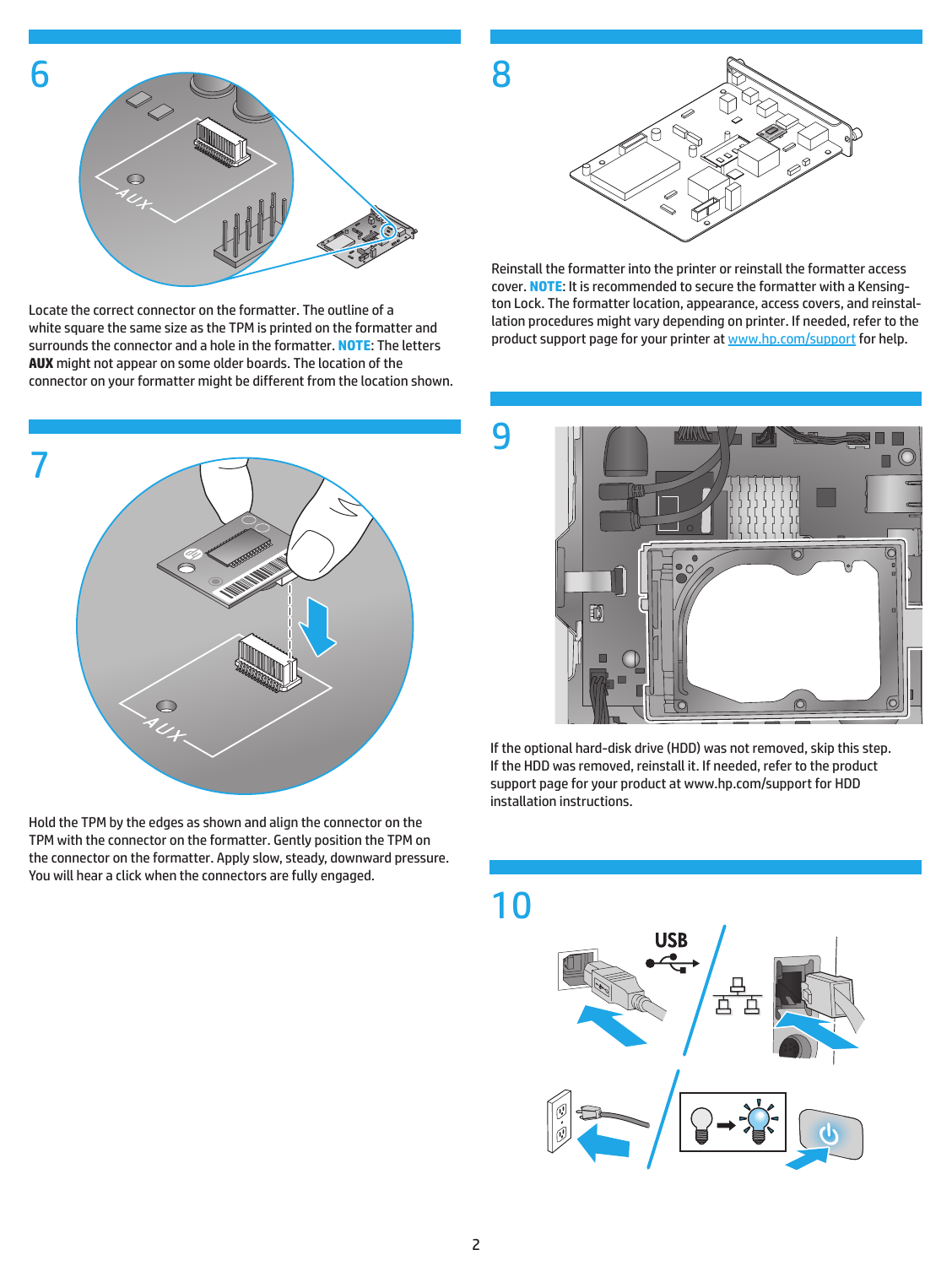

| the control of the control of |     |
|-------------------------------|-----|
|                               |     |
|                               | ___ |
|                               |     |
|                               |     |
|                               |     |
|                               |     |

After the printer has initialized, print a configuration page. Refer to the printer documentation for instructions. Look under the **Installed Personalities and Options** heading on this page and verify that **HP Printer Trusted Platform Module: Enabled** is listed. For additional TPM user information and troubleshooting, go to [www.hp.com/support/Trusted\\_Platform\\_Module\\_Accessory](http://www.hp.com/support/Trusted_Platform_Module_Accessory).